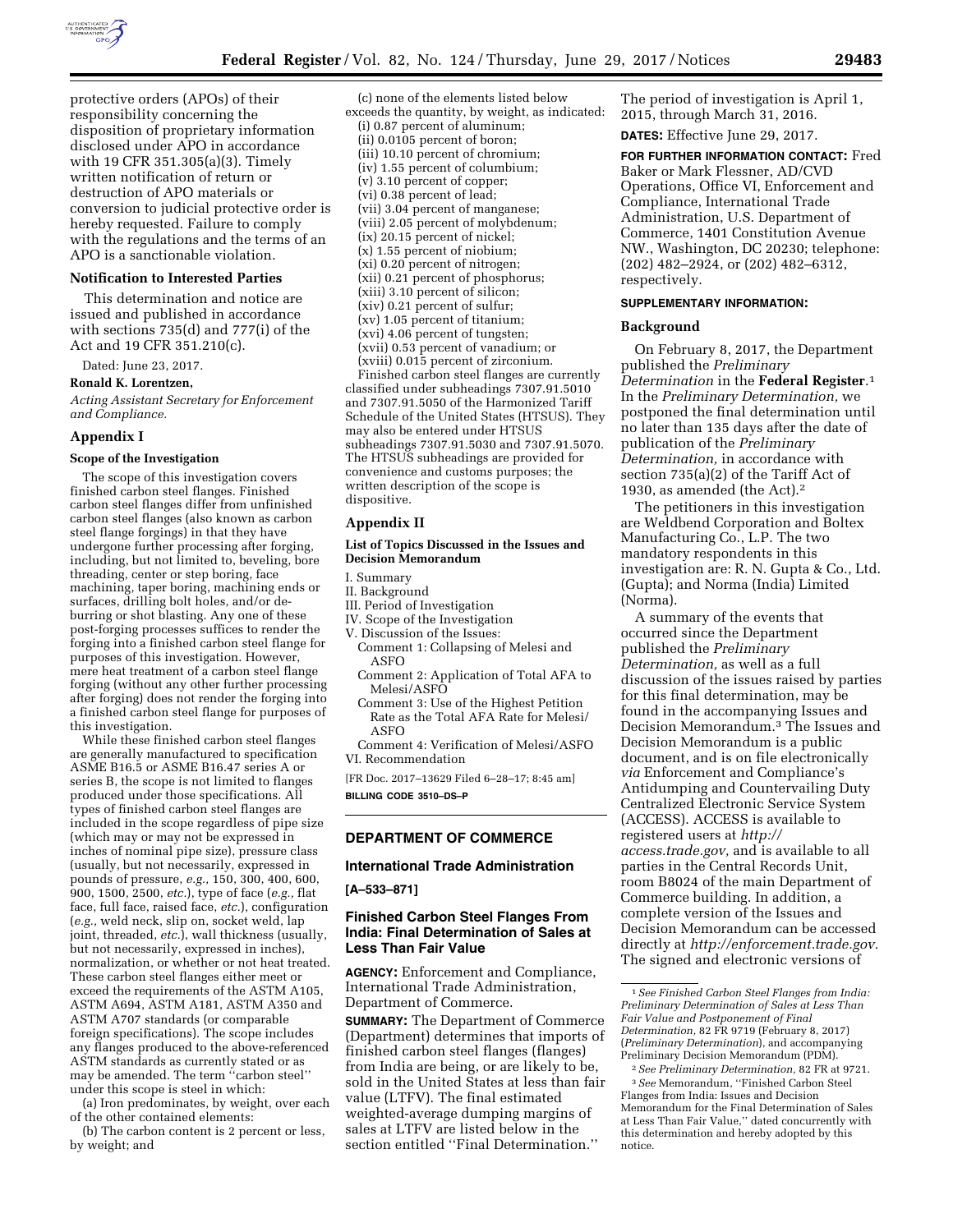the Issues and Decision Memorandum are identical in content.

# **Scope of the Investigation**

The products covered by this investigation are finished carbon steel flanges from India. The Department did not receive any scope comments, and has not updated the scope of the investigation since the *Preliminary Determination.* For a complete description of the scope of the investigation, *see* Appendix I of this notice.

# **Analysis of Comments Received**

All issues raised in the case and rebuttal briefs that were submitted by interested parties in this investigation are addressed in the Issues and Decision Memorandum. A list of these issues is attached to this notice at Appendix II.

#### **Verification**

As provided in section 782(i) of the Act, in February 2017, we conducted sales and cost verifications of the questionnaire responses submitted by Gupta and Norma. We used standard verification procedures, including an examination of relevant accounting and production records, as well as original source documents provided by both respondents.

### **Changes Since the Preliminary Determination**

Based on our analysis of the comments received and our findings at verification, we made certain changes to the dumping margin calculations for each respondent, Gupta and Norma. For a discussion of these changes, *see* the Issues and Decision Memorandum.

## **All-Others Rate**

Sections  $735(c)(1)(B)(i)(II)$  and 735(c)(5) of the Act provide that in the final determination the Department shall determine an estimated all-others rate for all exporters and producers not individually investigated. Section  $735(c)(5)(A)$  of the Act states that, generally, the estimated rate for all others shall be an amount equal to the weighted average of the estimated

weighted-average dumping margins established for exporters and producers individually investigated, excluding any zero and *de minimis* margins, and any margins determined entirely under section 776 of the Act. In this investigation, we calculated weightedaverage dumping margins for both mandatory respondents that are above *de minimis* and which are not based on section 776 of the Act. However, because there are only two weightedaverage dumping margins for this final determination, using a weighted-average of these two rates risks disclosure of business proprietary data. Therefore, the Department assigned a margin to the allothers rate companies based on the simple average of the two mandatory respondents' rates.4

## **Final Determination**

The Department determines, as provided in section 735 of the Act, the following weighted-average dumping margins for the period April 1, 2015 through March 31, 2016:

| Exporter/producer                                                                                                                            | Weighted-<br>average<br>margins<br>(percent) | Cash deposit<br>adiusted for<br>subsidy offset<br>(percent) |
|----------------------------------------------------------------------------------------------------------------------------------------------|----------------------------------------------|-------------------------------------------------------------|
| Norma (India) Limited/USK Exports Private Limited/Uma Shanker Khandelwal & Co./Bansidhar Chiranjilal<br>R. N. Gupta & Co., Ltd<br>All-Others | 11.32<br>12.58<br>11.95                      | 8.56<br>9.27<br>8.91                                        |

## **Disclosure**

We intend to disclose the calculations performed to interested parties in this proceeding within five days of the date of announcement, in accordance with 19 CFR 351.224(b).

# **Continuation of Suspension of Liquidation**

In accordance with section 735(c)(1)(B) of the Act, the Department will instruct U.S. Customs and Border Protection (CBP) to continue to suspend liquidation of all appropriate entries of flanges from India, as described in Appendix I of this notice, which were entered, or withdrawn from warehouse, for consumption on or after February 8, 2017, the date of publication of the *Preliminary Determination.*  Furthermore, the Department will instruct CBP to require a cash deposit for such entries of merchandise. The Department normally adjusts cash deposits for estimated antidumping

duties by the amount of export subsidies countervailed in a companion countervailing duty (CVD) proceeding, when CVD provisional measures are in effect. Accordingly, where the Department made an affirmative determination for countervailable export subsidies, the Department has offset the estimated weighted-average dumping margin by the appropriate CVD rate.5 Any such adjusted cash deposit rate may be found in the ''Final Determination'' section, above. Pursuant to section  $735(c)(1)(B)(ii)$  of the Act, CBP shall require a cash deposit equal to the weighted-average amount by which normal value exceeds U.S. price, as follows: (1) For Gupta and Norma, the cash deposit rates will be the cash deposit rates adjusted for export subsidies listed above; (2) if the exporter is not a firm identified in this investigation but the producer is, then the cash deposit rate will be equal to the adjusted cash deposit rate established

for the producer of the subject merchandise; (3) the cash deposit rate for all other producers or exporters will be 8.91 percent, as discussed in the ''All-Others Rate'' section and as listed in the chart, above.

# **U.S. International Trade Commission Notification**

In accordance with section 735(d) of the Act, we will notify the U.S. International Trade Commission (ITC) of our final determination. Because the final determination in this proceeding is affirmative, in accordance with section 735(b)(2) of the Act, the ITC will make its final determination as to whether the domestic industry in the United States is materially injured, or threatened with material injury, by reason of imports, or sales (or the likelihood of sales) for importation of finished carbon steel flanges from India no later than 45 days after our final determination. If the ITC determines that material injury or threat

<sup>4</sup>We calculated a simple average because the record does not contain usable publicly ranged data for both respondents.

<sup>5</sup>*See* Memorandum, ''Analysis for the Final Determination of the Antidumping Duty

Investigation of Finished Carbon Steel Flanges (Flanges) from Turkey: R. N. Gupta & Co., Ltd. (Gupta)'' dated June 23, 2017; *see also*  Memorandum, ''Analysis for the Final Determination of the Antidumping Duty

Investigation of Finished Carbon Steel Flanges (Flanges) from Turkey: Norma (India) Limited (Norma),'' dated June 23, 2017.